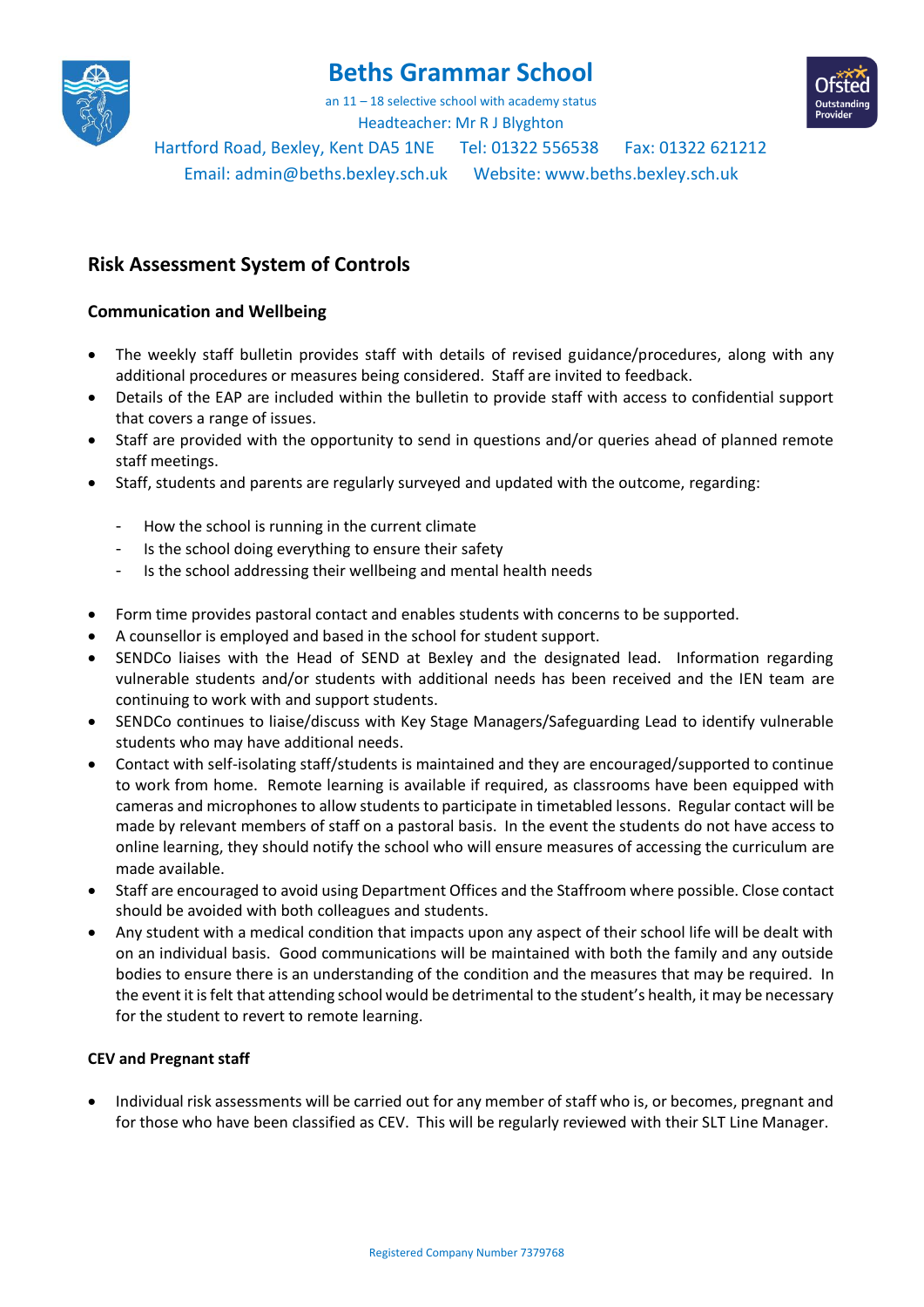# **CONTROL MEASURES**

#### **Limiting Transmission**

- Students remain in year group bubbles at break and lunchtimes and have their own servery and outside area. Staggered break and lunchtimes have been retained to reduce the number of students out of class at any one time.
- Windows and doors to remain open to provide a supply of fresh air where possible and to improve ventilation. Students/staff may wear coats in class during cold periods. Where available, high-level windows should be opened to reduce draughts.
- Fire doors, linked to the fire alarm system, will be opened ahead of students/staff arriving.
- Day cleaner(s) have been retained to ensure cleaning standards are maintained throughout the school day.
- Due to the increased number of cases, staff and students are required to wear face coverings in communal areas or when distancing is difficult. This will be kept under review.
- The school maintains a supply of face masks in the event they are required.
- Assemblies and meetings have reverted to remote/virtual, due to the increased number of cases. This will be kept under review.
- A minimum of twice weekly testing is requested of both staff and students. Where there has been an increase in cases within a particular year group, daily testing is recommended.
- Staff and students are asked to submit their test results to TestRegister to enable an accurate overview of testing within the school and to provide the school with fast notification in the event of a positive result. Reminders are sent from TestRegister twice weekly (Wednesday and Sunday). Test register provides a link to the Government website to ensure the result is also recorded there.
- Regular handwashing is encouraged (external sinks have been provided for easy access during break and lunch times). Hand sanitising units have been installed in every classroom, the entrances to all buildings and in all communal areas. In line with CLEAPSS guidance, functioning science laboratories do not have hand-sanitiser, instead soap, water and paper towels have been made available.
- An additional free-standing bottle of hand sanitiser is on each teacher's desk along with sanitising wipes and tissues. Staff and students are asked to sanitise their work area upon arrival and departure to/from the room.
- PPE is available for staff where necessary (visor, mask, gloves, apron).
- Posters reminding staff and students of the measures in place are displayed throughout the school and include handwashing, 'catch it, bin it, kill it', toilet lids down before flushing, distancing and mask wearing.
- Additional colour-coded bins (yellow lids) have been distributed across the school for the disposal of tissues and sanitising wipes, and students are regularly reminded to catch their coughs and sneezes with a tissue or elbow.
- Tissues have been made available in all rooms and supplies are monitored/replenished by cleaning staff during the 'end of day' clean.
- The parent/carer of any student presenting Covid-19 symptoms will be contacted and asked to collect them, to avoid the use of public transport. Staff members with their own transport will be strongly advised to return home and organise a PCR test.
- Staff and students are regularly reminded they must not attend school if they are displaying any of the Covid related symptoms. The school must be informed, a PCR test taken and the result submitted on TestRegister and the Government website.
- Air conditioning units may be used with additional ventilation measures.
- Hand dryers have been switched off in line with current guidance and signage is displayed asking that the toilet lid is closed prior to flushing to avoid spray contamination.
- The school will regularly remind all staff members, students and parents that they will need to be ready and willing to [book a test](https://www.gov.uk/guidance/coronavirus-covid-19-getting-tested) if they are displaying symptoms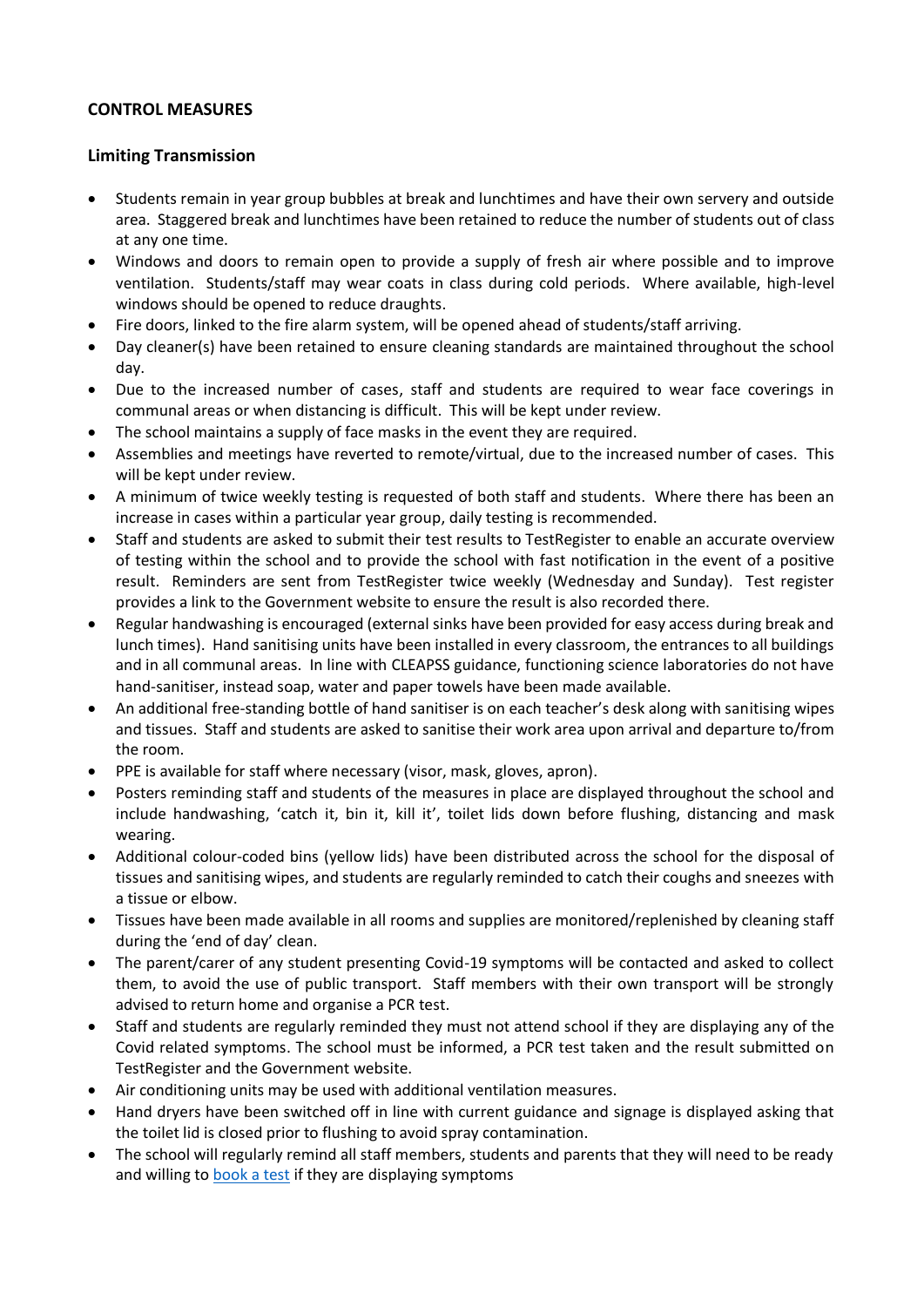#### **Catering**

- Catering staff adhere to their own system of controls. The school has been provided with a copy.
- All staff wear masks at service time or when moving around the school.
- Buffet lunches are not provided due to the increased risk of cross-contamination.

#### **The School Day**

- The start, break times and end of the school day remain staggered to reduce the number of people mixing.
- All year group bubbles have their own zoned servery and outside space. Students are aware of the routes they must take to move around the site.
- Sporting fixtures against other schools can now take place. Staff and students who are travelling in school transport must wear a face covering, windows must be opened, frequently touched surfaces must be cleaned with sanitising wipes before and after use, and disposed of in the bags provided. Students must not be allowed to travel within the driver's compartment. Because of the proximity in a confined space, students and staff are strongly encouraged to ensure they have taken an LFD test to assist with keeping themselves and other school communities safe, and to avoid any spread of the virus. The result must be recorded on both TestRegister and the Government website.
- Practical music lessons can take place working within the current guidelines.

#### **Testing**

- Staff and students are strongly encouraged and regularly reminded to test twice weekly using the provided Lateral Flow Devices. Reminders are sent weekly via the staff bulletin and the weekly publication for parents/students. Due to the increase in case numbers, regular correspondence from the school to parents/carers is sent. All results must be logged on TestRegister and the Government website.
- Anyone who has tested positive for Covid-19 in the last 90 days are advised not to test. Should they choose to take part in the testing programme, and they receive a positive result, they will be advised to self-isolate for 10 days.
- In the event of a positive LFD result (or 2 void results), whether conducted at home or supervised at school, the person must isolate immediately, and a PCR test must be taken within two days of the LFD to confirm the result. If the PCR test shows as negative, the student or staff member can cease isolating and return to school/work.
- In the event of a positive result, the Initial Contact form will be completed and submitted to the LA, C19- Bexley and PH Bexley.
- In the event thresholds for detecting transmission are met (5 cases of students or staff, who are likely to have mixed closely, test positive in a 10-day period or 10% of students or staff who are likely to have mixed closely test positive in a 10-day period by LFD or PCR), additional measures will be discussed with the LA, PH Bexley and LCRC and implemented.
- Student and staff members who refuse to test will be permitted to return to school and must adhere to the safety measures in place – hands, face, space, and the wearing of a face covering where distancing cannot be maintained.

#### **Positive case in school**

• In the event of a positive result in school, from either LFD or PCR, or anyone displaying symptoms, they must go home immediately and follow public health advice. They must avoid using public transport and wherever possible, should be collected by a member of their family or household. A well-ventilated room and toilet facilities are available whilst they are awaiting collection.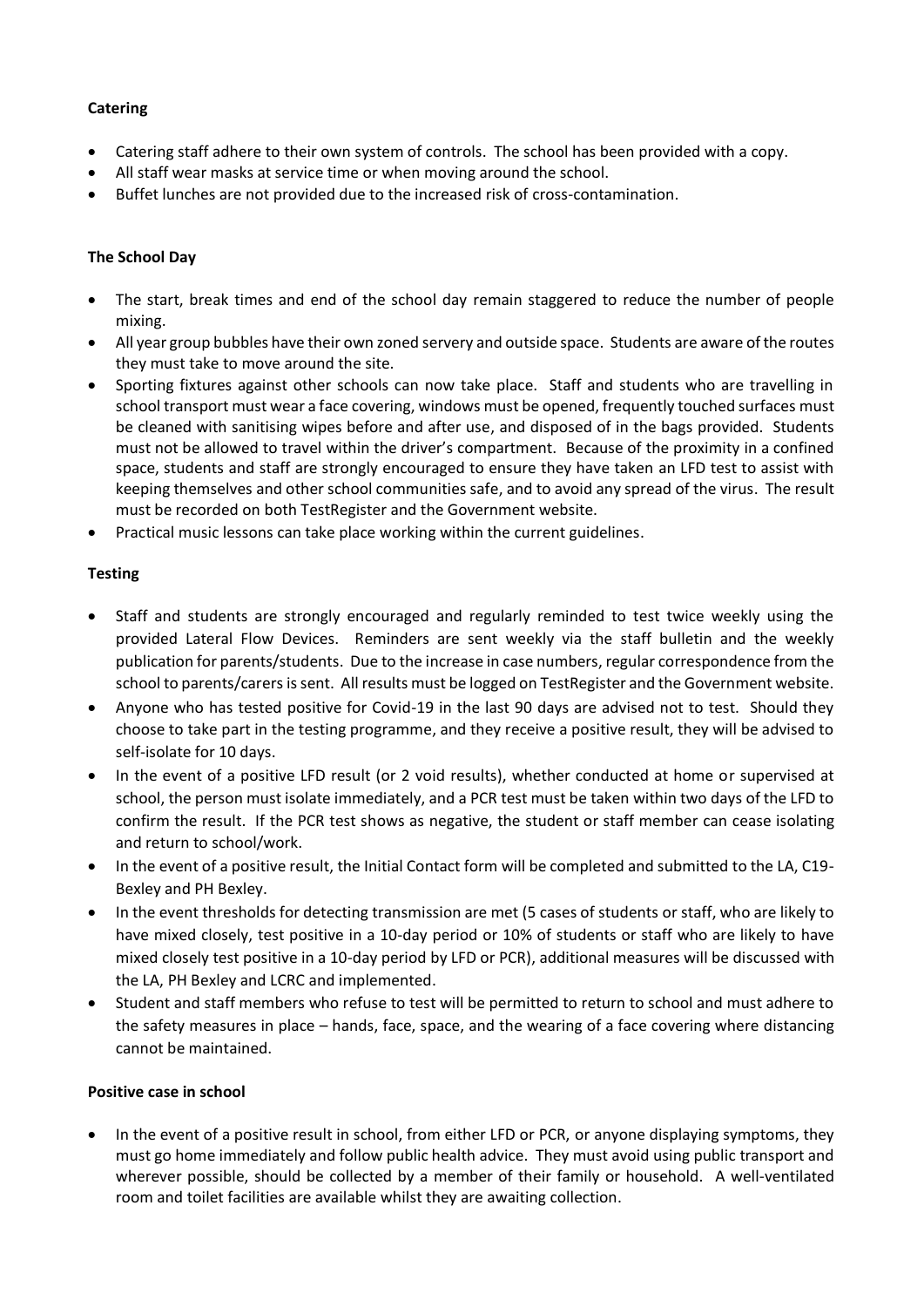- Appropriate PPE will be worn if close contact is necessary.
- The room and toilet facilities will be deep cleaned once the rooms have been vacated.
- Individuals are no longer required to self-isolate if they live in the same household as someone with Covid-19, or are a close contact of someone with covid-19 provided one of the following applies:
	- − They are fully vaccinated
	- − They are below the age of 18 years and 6 months
	- − They have taken part in or are currently part of an approved Covid-19 vaccine trial
	- − They are not able to be vaccinated for medical reasons
- Although under 18 years and 6 months, and double vaccinated adults are not required to self-isolate if they are a close contact, they will be strongly advised to take a PCR test. In the event it is positive, they will be required to isolate.

#### **Cleaning**

- Additional day cleaners are employed to maintain a regular cleaning regime of the frequently touched surfaces, toilet facilities and any rooms that are required for use by a different bubble to enable a balanced curriculum.
- Full cleaning takes place at the end of each school day.
- Cleaners will use recommended cleaning products and adhere to Covid-19 cleaning methods: 'one site, one wipe, one direction'.
- Appropriate PPE is provided, and staff are requested to wear it when necessary.
- Records are maintained detailing the room/area used in the event someone displays symptoms of Covid-19 and the area is then thoroughly sanitised using recommended methods.
- Electric hand dryers have been switched off and paper towels issued.

#### **Visitors and Contractors**

- All visitors, contractors and supply staff must adhere to the school's system of controls and are strongly encouraged to take an LFD test ahead of their visit.
- Groups of visitors to the school should be avoided due to the increase in case numbers. This will be kept under review.
- Where a visit is crucial for the support/well-being of a student, or an educational service is being provided, the visit must be booked in advance and arriving early must be deterred.
- All clearance documentation must be emailed to the Operations Manager ahead of their arrival and original documentation should be brought on the day for verification at a safe distance and to avoid unnecessary handling.
- Visitors must book in at main reception where they will be registered on the Inventry system. A badge will be printed which the visitor retrieves from the printer and places on their clothes. Reception staff must sanitise the printer before and after each use.
- Where a room is required for a one-to-one meeting with a student, the room will be laid out with the appropriate distancing measures in place, hand sanitiser and sanitising wipes will be available, and the room will be ventilated.
- Visitors must be met by the relevant member of staff and escorted to and from their destination. Where possible, outside routes are to be used.
- The Site Manager must be notified of any facilities used to ensure they are thoroughly sanitised before the next use.
- Contractor visits will be restricted to school holiday periods where possible. Any visit will be scheduled to ensure only one company are in a particular area at any given time.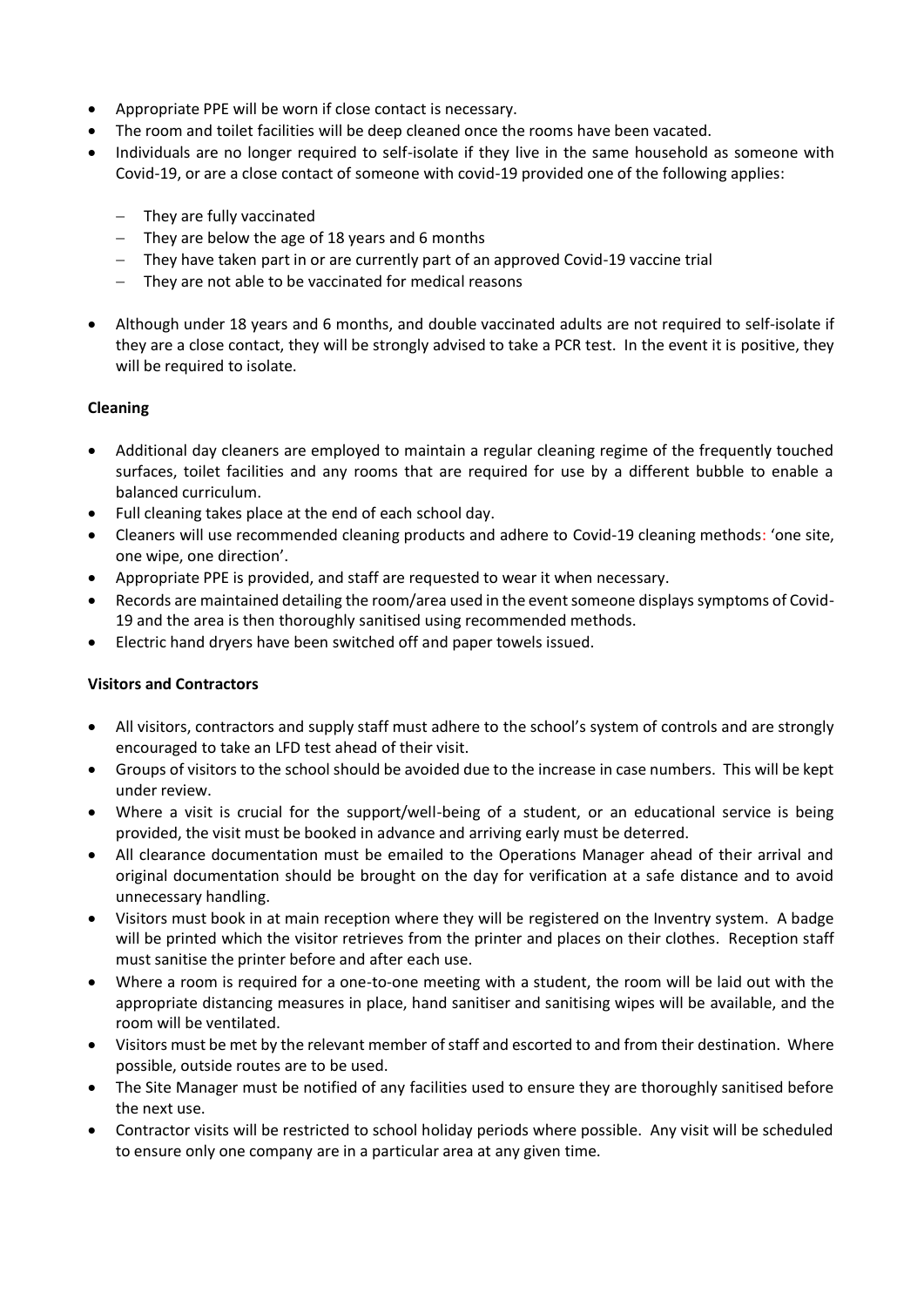• To support Test and Trace, the school will hold records of visitors, contractors or parents who enter buildings for a minimum of 21 days, as this reflects the incubation period for Covid-19 and allows time for testing and tracing.

#### **PPE**

- PPE is available for first aiders and anyone who is carrying out a specific task where the wearing of PPE is necessary.
- Staff have been made aware of the correct methods for the donning and removal of PPE, and a video is available [here.](https://www.youtube.com/watch?v=vs9ZMSghbck)

# **Emergency Arrangements**

- In the event of a non-covid first aid emergency, a qualified first aider will attend wearing the appropriate PPE.
- If you are required to perform CPR, it is recommended that you only perform chest compressions in adults.
- In children, it is more likely to be a respiratory problem or lack of oxygen and so chest compressions alone will not be enough. Should you decide to perform mouth-to-mouth ventilation, a mouth shield should be used, and this is provided in all first aid kits. If the person has Covid-19, you must then stay at home and complete a full 10-day isolation. Guidance from the Resuscitation Council can be found [here.](https://www.resus.org.uk/media/statements/resuscitation-council-uk-statements-on-covid-19-coronavirus-cpr-and-resuscitation/covid-community/)
- Early use of a defibrillator significantly increases the persons chance of survival and does not increase risk of infection. Two defibrillators are available on the school site: Main Reception and the LRC.

# **Travel**

- Parents are regularly encouraged to send their child to school by foot, cycle or to drop them part of the way to the school if the distance is too great. Arrangements have been made with Hall Place for parents to pick up or drop off their chid in the Hall Place car park.
- When using public transport students are reminded, they must wear a face covering.
- Use of the school minibus is permitted, provided the following measures are in place:
	- − Staff and students must wear a face covering.
	- − Windows must be open.
	- − Frequently touched surfaces must be cleaned with sanitising wipes before and after use and disposed of in the bags provided.
	- − Students are not permitted to travel within the driver's compartment.
	- − Because of the proximity in a confined space, students and staff are strongly encouraged to take an LFD test ahead of the trip, and the results must be recorded on TestRegister and the Government website.
- A dedicated coach service will regularly pick up the same students daily and students are required to follow the same safety procedures when travelling on school or public transport.
	- − Masks must be worn.
	- − Hands must be sanitised before and after boarding/alighting from transport.
	- − When using the dedicated coach service, students must, where possible, remain in their year group bubble.
	- − Masks should be removed without touching the front and disposed of in the allocated bins upon arrival to the school site or placed securely within a plastic bag if they are reusable.